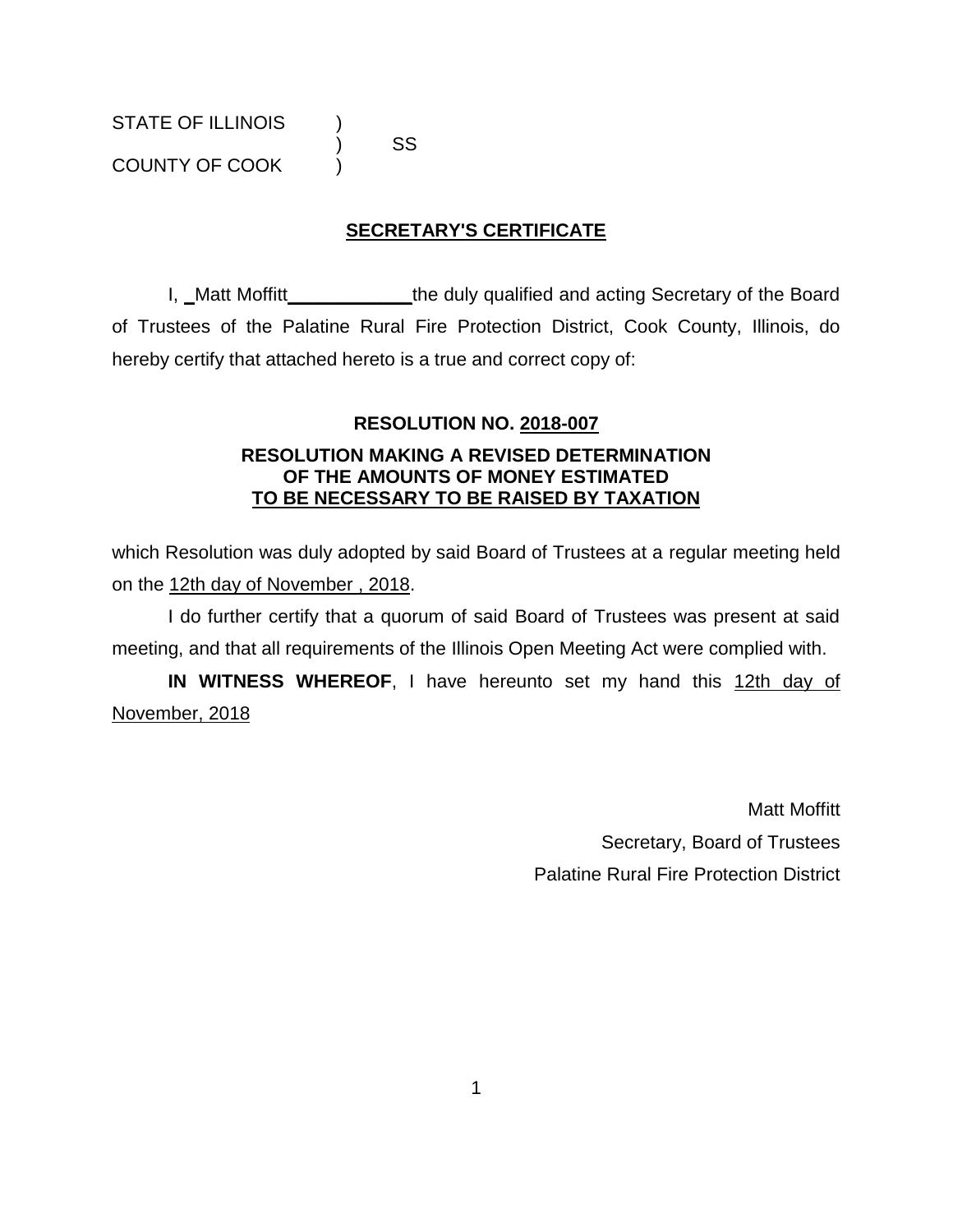#### **RESOLUTION NO. 2018- 007**

### **RESOLUTION MAKING A REVISED DETERMINATION OF THE AMOUNTS OF MONEY ESTIMATED TO BE NECESSARY TO BE RAISED BY TAXATION**

**WHEREAS**, the Truth in Taxation Law at 35ILCS200/18-60 requires a determination not less than 20 days prior to the adoption of the levy of the amount of money estimated to be necessary to be raised by taxation for property tax year 2018, to be received during calendar year 2019; and

**WHEREAS**, the Palatine Rural Fire Protection District (the "District") intends to comply with the Act; and

**WHEREAS**, on October 9, 2018, the Board of Trustees of the District adopted Resolution 2018-006, a Resolution Making a Determination of the Amounts of Money Estimated to be Necessary to be Raised by Taxation; and

**WHEREAS**, the Board of Trustees finds it to be necessary and in the best interest of the District to revised the amount of money necessary to be raised by taxation;

**NOW, THEREFORE, BE IT RESOLVED**, as follows:

**Section One:** The District finds it necessary to raise \$1,554,929.00 in the Corporate Fund.

**Section Two:** The District finds it necessary to raise \$1,554,929.00 in the Ambulance Fund.

**Section Three:** The District finds it necessary to raise  $\qquad$  \$ 359,225.00 in the Tort Liability Fund.

**Section Four**: The District finds it necessary to raise  $$2,000.00$ in the Audit Fund.

**Section Five**: The District finds it necessary to raise  $$35,124.00$ in the Social Security/I.M.R.F. Fund.